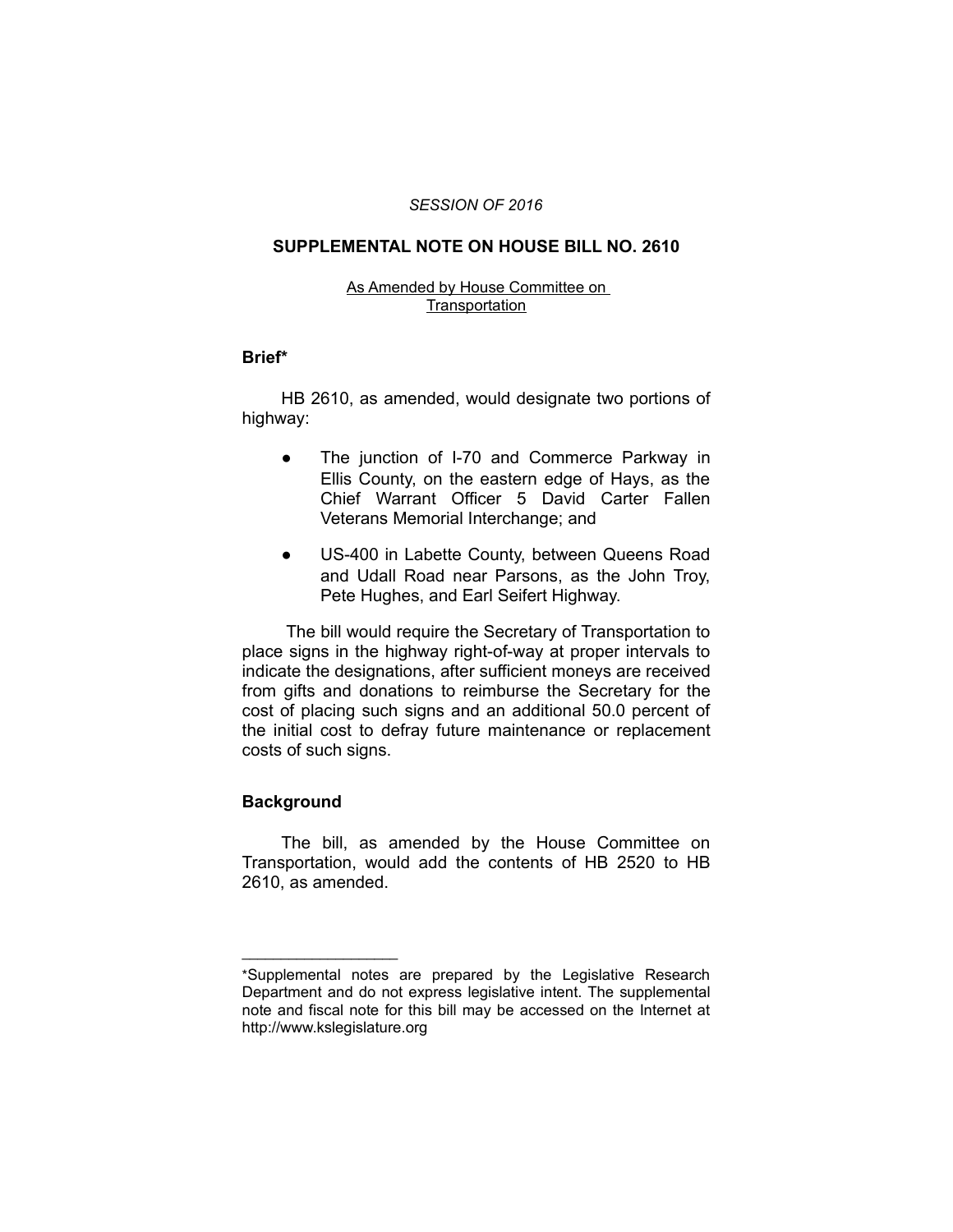# *HB 2610 Background*

Representative Boldra provided proponent testimony to the House Committee on Transportation. According to testimony, David Carter was a graduate of Hays High School and of Fort Hays State University. He died in Afghanistan in 2011, of wounds suffered when the helicopter of which he was one of two pilots was shot down. (The other pilot also was from Hays and is honored with the CW2 Bryan J. Nichols Fallen Veterans Memorial Interchange at the interchange of I-70 and US-183.) There was no other testimony.

The House Committee amended the bill to reflect the honoree's final rank of Chief Warrant Officer 5 and to insert the provisions of HB 2520 (as introduced).

According to the fiscal note prepared by the Division of the Budget, the Department of Transportation estimates it will cost \$10,180 to manufacture and install four signs showing the designation, two along I-70 and two along Commerce Parkway. Including an additional 50.0 percent of the initial cost to defray future sign maintenance, a total of \$15,270 would need to be received from donations to install the signs. Any fiscal effect associated with the bill is not reflected in *The FY 2017 Governor's Budget Report*.

## *HB 2520 Background*

Representative Proehl requested the bill and offered proponent testimony to the House Committee on Transportation. According to testimony, the three men were instrumental in the effort to have US-160 redesignated as US-400. (A highway farther south is now designated as US-160.) There was no other testimony.

According to the fiscal note prepared by the Division of the Budget, the Department of Transportation estimates it will cost \$2,340 to manufacture and install two signs showing the designation. Including an additional 50.0 percent of the initial